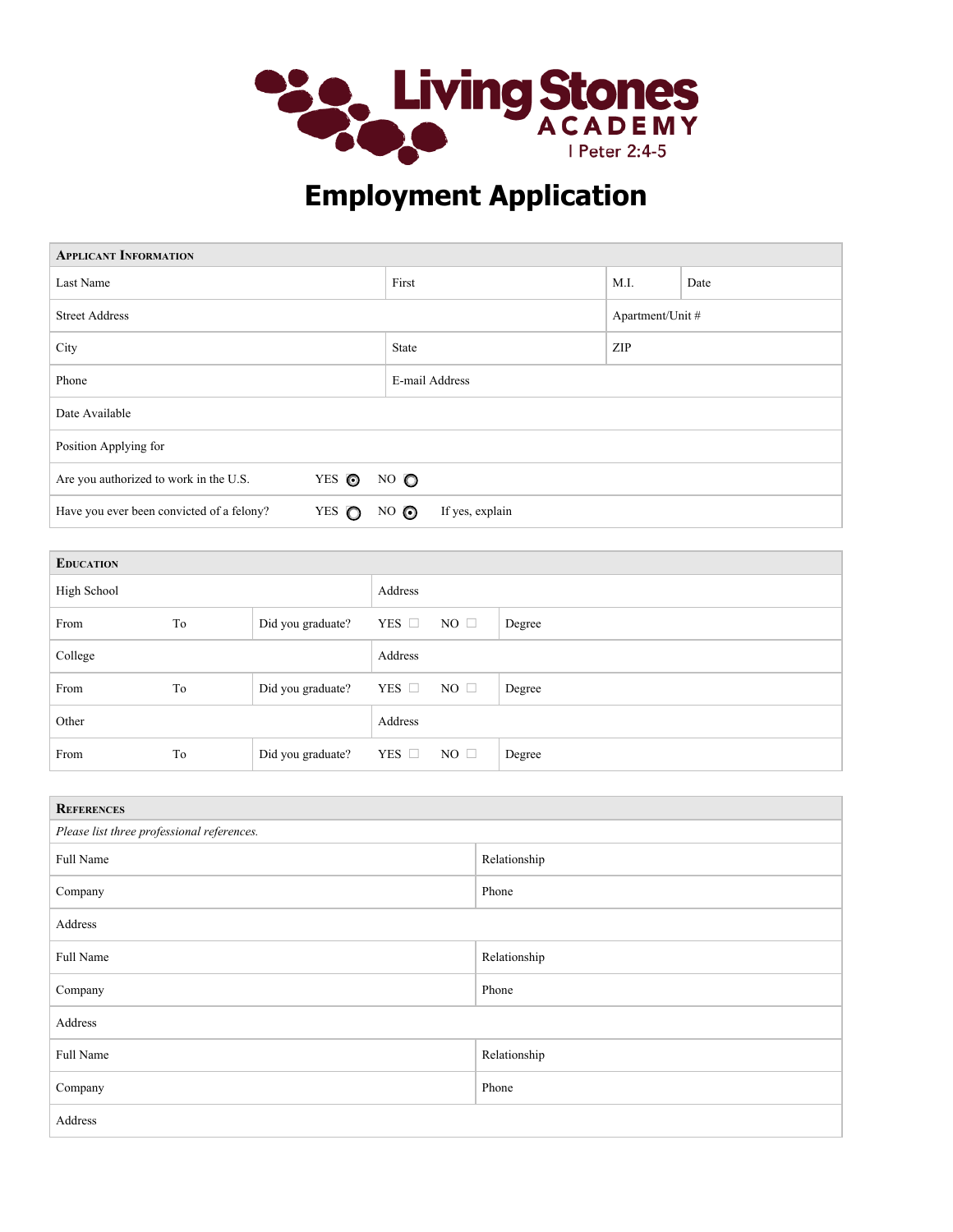| PREVIOUS EMPLOYMENT                                                                    |    |                    |            |  |
|----------------------------------------------------------------------------------------|----|--------------------|------------|--|
| Company                                                                                |    |                    | Phone      |  |
| Address                                                                                |    |                    | Supervisor |  |
| Job Title                                                                              |    |                    |            |  |
| Responsibilities                                                                       |    |                    |            |  |
| From                                                                                   | To | Reason for Leaving |            |  |
| YES □<br>May we contact your previous supervisor for a reference?                      |    |                    | NO $\Box$  |  |
| Company                                                                                |    |                    | Phone      |  |
| Address                                                                                |    |                    | Supervisor |  |
| Job Title                                                                              |    |                    |            |  |
| Responsibilities                                                                       |    |                    |            |  |
| From                                                                                   | To | Reason for Leaving |            |  |
| May we contact your previous supervisor for a reference?<br>YES □                      |    |                    | NO $\Box$  |  |
| Company                                                                                |    |                    | Phone      |  |
| Address                                                                                |    |                    | Supervisor |  |
| Job Title                                                                              |    |                    |            |  |
| Responsibilities                                                                       |    |                    |            |  |
| From                                                                                   | To | Reason for Leaving |            |  |
| May we contact your previous supervisor for a reference?<br>YES $\Box$<br>$NO \square$ |    |                    |            |  |
|                                                                                        |    |                    |            |  |

| <b>QUESTIONS</b>                                                                                                         |
|--------------------------------------------------------------------------------------------------------------------------|
| What is your local church affiliation?                                                                                   |
| Do you believe the Bible to be the inspired Word of God, our final authority on all matters of faith, conduct and truth? |
| Explain the ways in which you are involved in your church.                                                               |

## **PERSONAL RESPONSE**

Describe your Christian faith and how it would impact your work at Living Stones Academy: